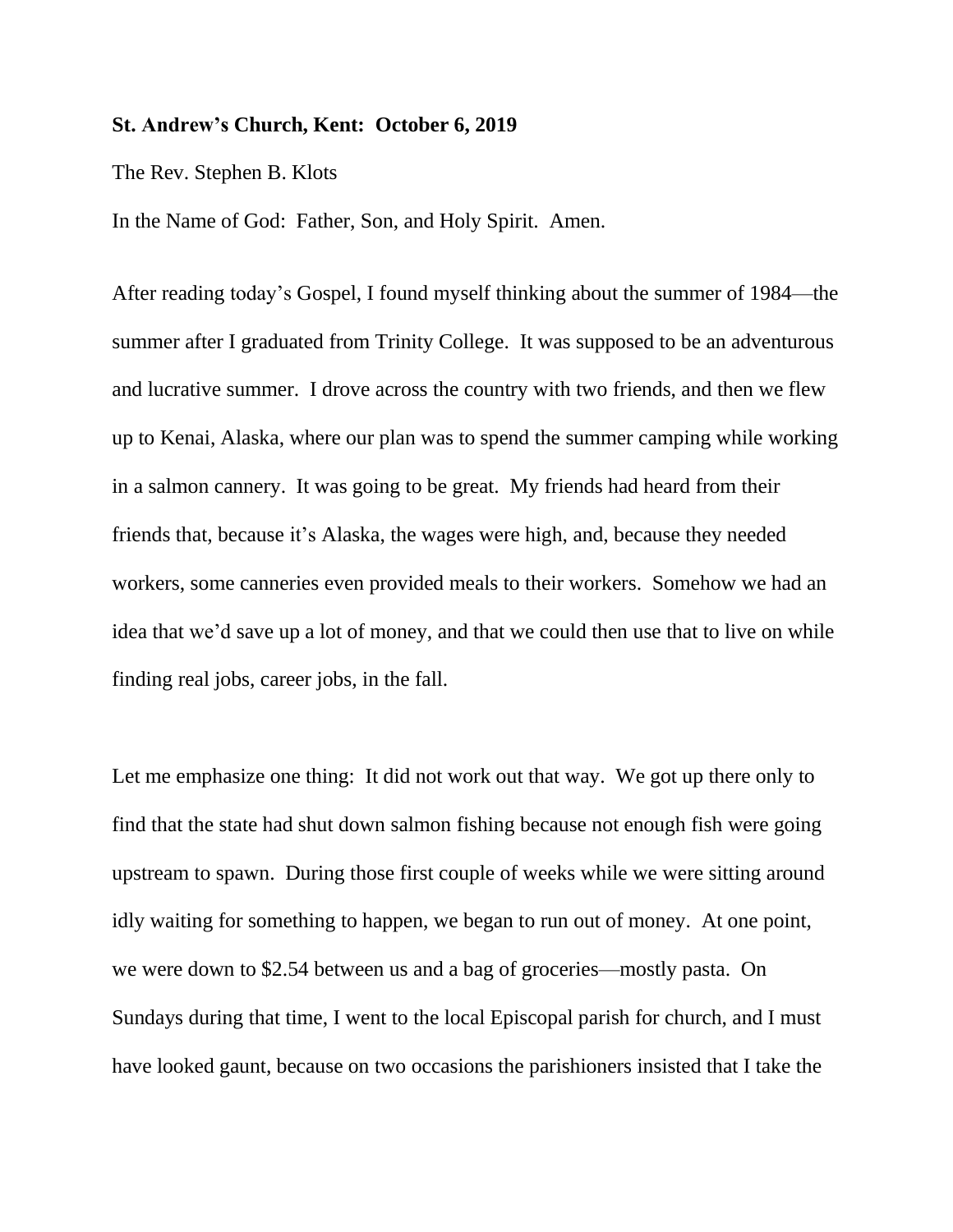leftovers from coffee hour back to our camp. Then we started to work off and on and sometimes really on, perhaps twelve hours in a day—which meant twelve hours standing in ice and fish guts while cleaning salmon coming down a conveyor belt at a faster and faster pace, like something out of *I Love Lucy,* with the canning machines roaring in the background. My clothes stank of fish oil, and nothing ever dried out because, as we were camping, it seemed to be raining most of the time. I was scheduled to return to the Lower 48 sometime in August, and every minute dragged on until that plane ride. My last act, before leaving the bluff where I had been camping with my friends, was to bury the clothes I had worn at work. I remember thinking to myself, as I was getting on that plane, "It's over. It's over. It's over. Thank God—it's over."

Nothing worked out on that adventure as planned. I did not build up a nice nest egg to live on while finding my big job that fall. Indeed, with the expenses that went into the trip, I barely broke even. In addition, I certainly was never commended by anyone for extraordinary fish-gutting skills, and it took me several years before I was willing to eat salmon again. And yet — and yet — now, as I look back upon that summer, I think of it as one of the best experiences of my life. I had an adventure, and I endured. No one came to rescue me or my friends, and perhaps I learned over time that the rewards I got from that trip were something far greater than a lump of cash. I saw a small corner of a beautiful part of this country. I met and worked with a curious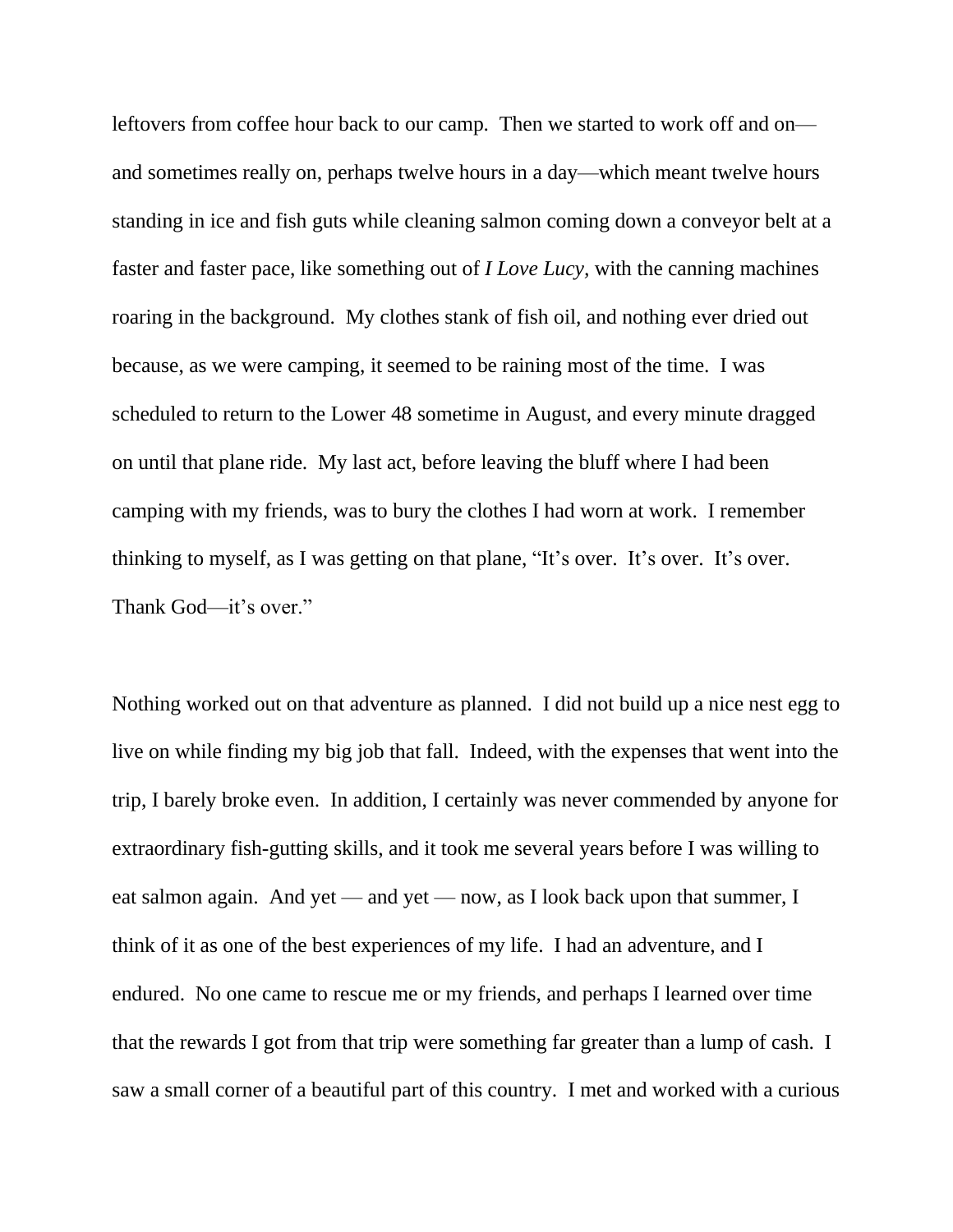range of people, from southern California surfers to Vietnam vets, all of whom had wandered up there for the same reason. I learned something about the church, and the hospitality and welcome it should offer to strangers, and I certainly learned that I'm not suited to factory work. I learned I could endure such hardships, and, perhaps most importantly, I learned all of these lessons not despite the hardship but because of it

That summer came to mind because it helped me to understand what Jesus is saying in this morning's Gospel. It's a difficult Gospel:

In the first part of this passage, after his disciples ask him to increase their faith, he tells them that, if their faith were the size of a mustard seed, they could easily perform wondrous things—his example being the ability to order a mulberry tree to be uprooted and planted in the sea. With this passage, I'm left wondering what he is saying about faith. After all, I'd like to think I have faith, but I rarely feel as if I can do something wondrous because of my faith.

I'm left wondering if, in responding to his disciples' request to increase their faith, Jesus is commenting—not on their lack of faith—but on the nature of faith. The disciples are asking Jesus to increase their faith because they are beginning to understand that the road ahead of them is a difficult one. Jesus has told them they must give away all that they have to be his disciples; he has said they must take up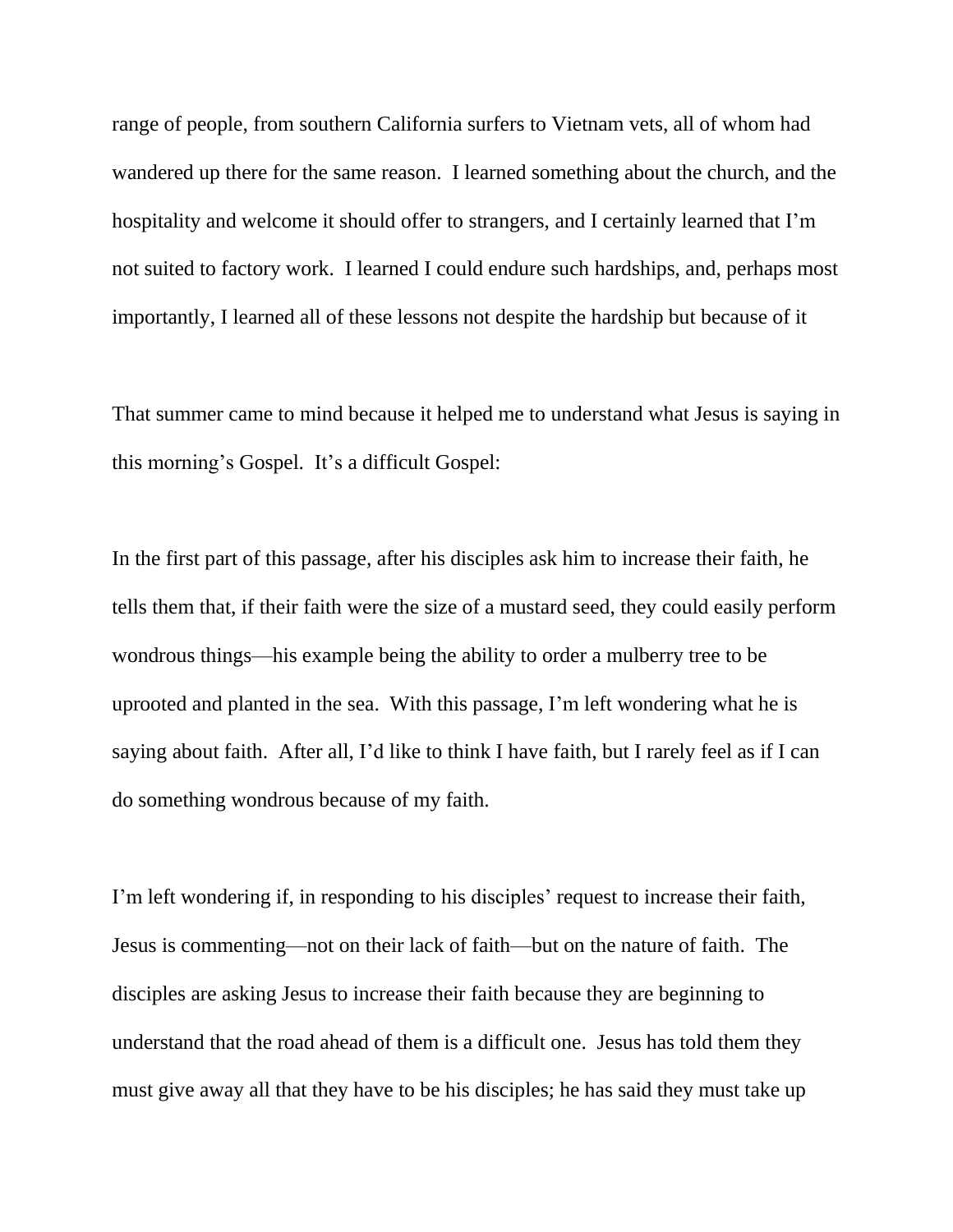their cross daily to follow him; he's even given them a warning that the Son of Man will suffer and be killed. Who wouldn't want more faith in those circumstances—a faith that can work overt and obvious miracles? But, for Jesus, faith is not a magic wand that you wave to make problems go away. Faith is trusting that God is with you even in the midst of the challenges and problems of life—that God is there helping you to endure, to do whatever He calls you to do—that faith is about perseverance in love. In that summer in Alaska, yes, it would have been nice to have some magic wand that would have made the experience easier, but that wasn't possible—and our faith should not be about the possibility that God will make all of our problems go away. We are called to persevere in the midst of the hardships of life—to say, in the end, "Thy will be done," trusting that in God's love for us, when we do what we can in faith, all will be well.

In the second part of the passage, Jesus tells a parable of sorts about work—and the notion that we should not expect some sort of reward for doing what we're supposed to do. I have to admit there is one side to me that can easily relate to what Jesus is saying. For instance, I can't tell you how many times over the years at school that I've had a student come up to me to brag about some basic accomplishment. "I've cleaned my room!" he might say, and I'll perhaps think to myself something along the lines of, "So what do you want—a trophy? Maybe just a cookie??" He did what he was supposed to do! But I do usually give in and commend the boy, because I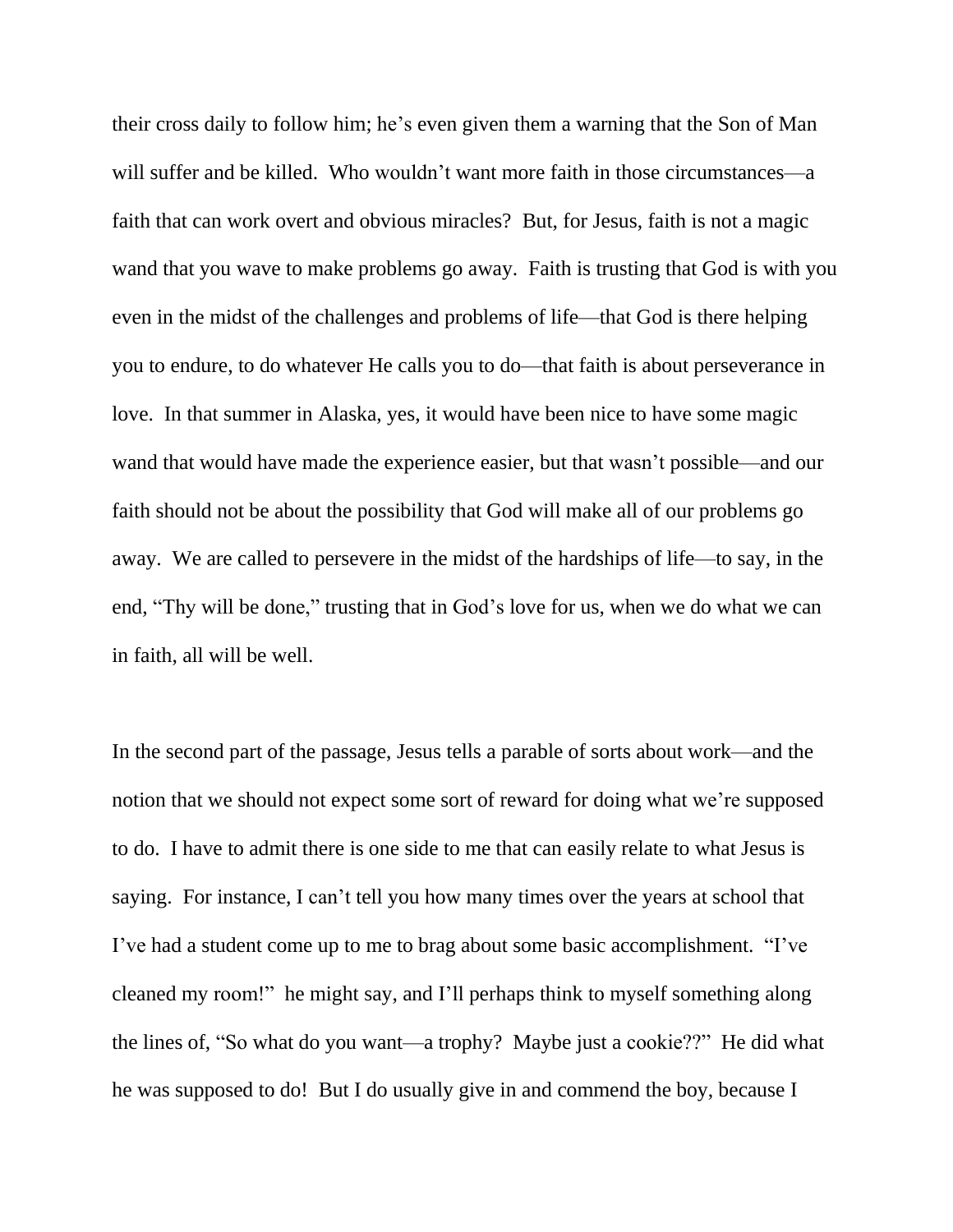want him to know he's done the right thing. But Jesus says, "So you also, when you have done all that you were ordered to do, say, 'We are worthless slaves; we have done only what we ought to have done!'" We should not expect a reward, and his language about slaves makes me uncomfortable too.

But in this it seems to me that Jesus is teaching that faith is its *own* reward. I'm thinking back now once again to that summer in Alaska. In no way did my compensation for that summer meet my expectations. As I said, I might have starved without the help of the local parish and their amazing coffee hour, and I did not make much money. Certainly no one offered me a trophy or a cookie or a verbal commendation for doing what I had to do to make it through the summer. Yet in hindsight, as I said, I had an experience which shaped me for the rest of my life and, in some way, is undoubtedly part of the reason I am standing before you today. In hindsight, I know that God was with me in that journey—in the people I met, in the people who were kind to me, in the beautiful places I got to experience. I endured. I grew. I became richer as a person in ways that went far beyond my bank account.

Our life as people of faith—as people who trust in God and Jesus and His way of love—does not promise us a magic wand that will rid us of all hardship, nor does it promise us a reward for persevering through that hardship other than the blessings of faith itself. It calls upon us simply to ask each day, "Good Lord, what would you